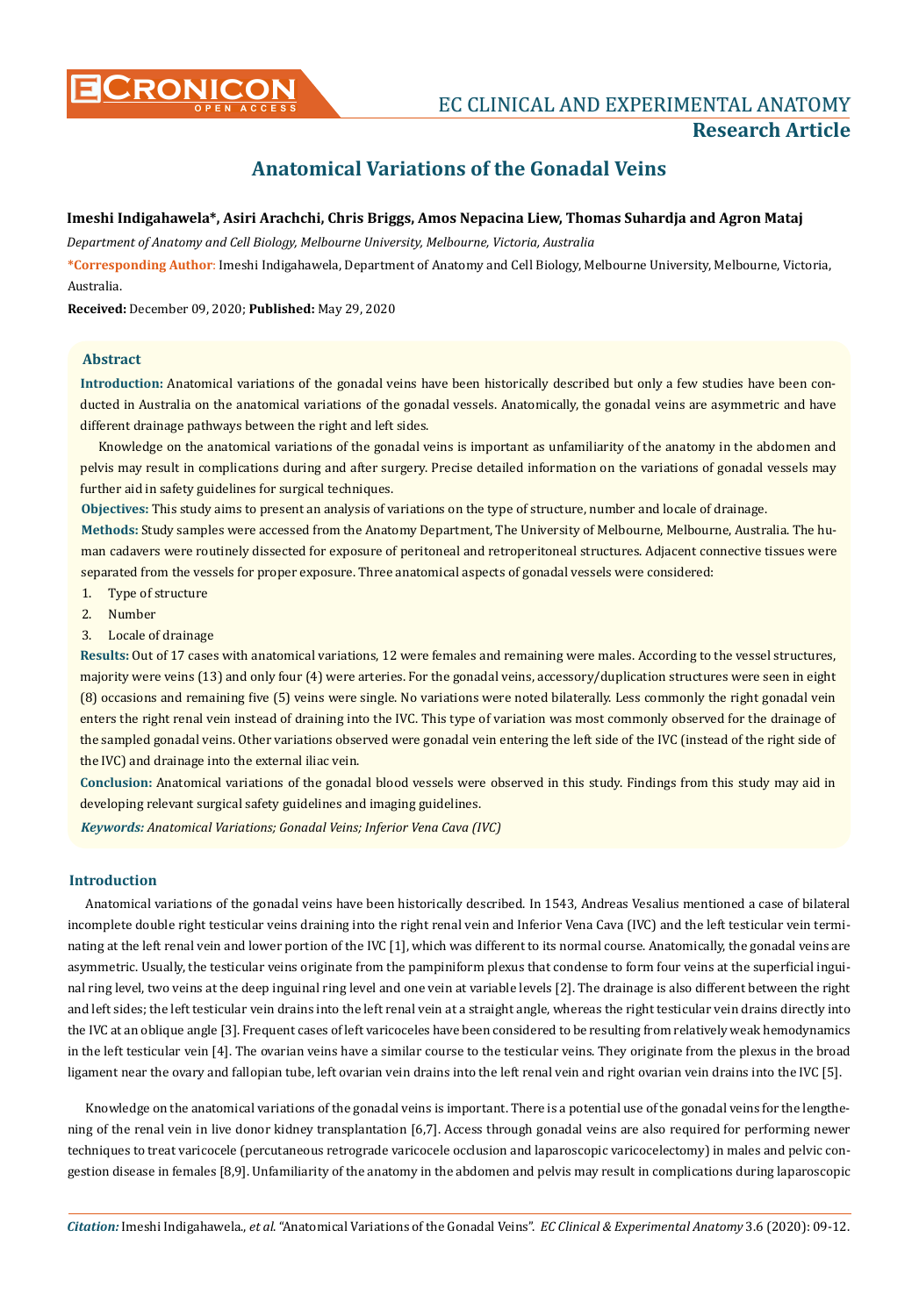surgery [10]. Therefore, detailed information on the variations of gonadal vessels may further aid in safety guidelines for these techniques [11]. Only a few studies have be conducted in Australia on the anatomical variations of the gonadal vessels.

# **Aim of the Study**

This study aims to present an analysis of variations on the type of structure, number and locale of drainage.

# **Materials and Methods**

Study samples were accessed from the Anatomy Department, The University of Melbourne, Melbourne, Australia. The human cadavers were routinely dissected for exposure of peritoneal and retroperitoneal structures. Adjacent connective tissues were separated from the vessels for proper exposure. Three anatomical aspects of gonadal vessels were considered:

- 1. Type of structure
- 2. Number
- 3. Locale of drainage

# **Results**

Out of 17 cases with anatomical variations, twelve were females and remaining were males.

## **Type of structure**

According to the vessel structures, majority were veins (13) and only four (4) were arteries. Among the variations, right sided structures were more common in case of veins while both left and right sided structures were equally found for arteries.

#### **Number**

For the gonadal veins, accessory/duplication structures were seen in eight occasions and remaining five veins were single. No variations were noted bilaterally.

# **Locale of drainage**

Uncommonly the right gonadal vein enters the right renal vein instead of draining into the IVC. This type of variation was most commonly observed for the drainage of the sampled gonadal veins. Other variations observed were gonadal vein entering the left side of the IVC (instead of the right side of the IVC) and drainage into the external iliac vein.



*Figure* 

*Citation:* Imeshi Indigahawela., *et al*. "Anatomical Variations of the Gonadal Veins". *EC Clinical & Experimental Anatomy* 3.6 (2020): 09-12.

10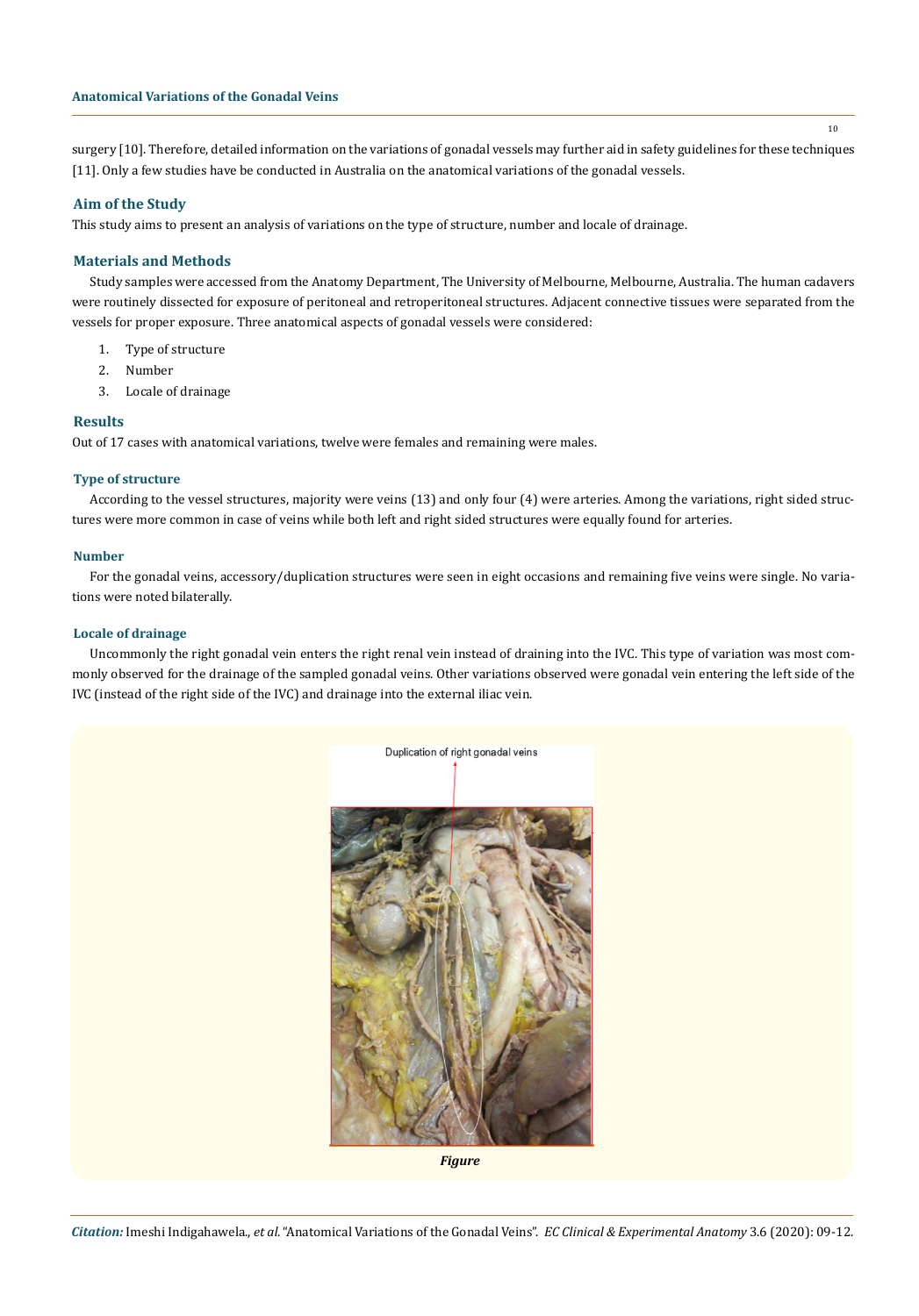| Number       | <b>Sex</b>   | <b>Section</b> | <b>Region</b>            |       | Side Structure | <b>Description</b>                                                                                                                                        |
|--------------|--------------|----------------|--------------------------|-------|----------------|-----------------------------------------------------------------------------------------------------------------------------------------------------------|
| $\mathbf{1}$ | F            | Abdomen        | Peritoneum               | Right | Vein           | Accessory gonadal vein coming off Right renal vein when it<br>should come off only from IVC; joining gonadal vein (that comes<br>off IVC)                 |
| 2            | F            | Abdomen        | Posterior abdominal wall | Right | Vein           | There are two gonadal vein supplying right ovary                                                                                                          |
| 3            | M            | Abdomen        | Posterior abdominal wall | Right | Artery         | Presence of Accessory Gonadal artery from aorta on R) side in<br>addition to the right gonadal artery                                                     |
| 4            | F            | Abdomen        | Posterior abdominal wall | Left  | Vein           | Left gonadal vein is giving a branch to the peritoneum                                                                                                    |
| 5            | F            | Abdomen        | Peritoneum               | Right | Vein           | Right gonadal vein coming off IVC, bifurcates when it should be<br>single                                                                                 |
| 6            | F            | Abdomen        | Posterior abdominal wall | Right | Vein           | Right Gonadal vein empties into right renal vein instead of IVC                                                                                           |
| 7            | F            | Abdomen        | Posterior abdominal wall | Right | Vein           | Right gonadal vein enters the right renal vein instead of into the<br><b>IVC</b>                                                                          |
| 8            | F            | Abdomen        | Posterior abdominal wall | Right | Vein           | Right gonadal vein enters into the left side of the inferior vena<br>cava. It enters into the right side normally                                         |
| 9            | M            | Abdomen        | Posterior abdominal wall | Right | Veins          | Gonadal vein drains directly into renal vein on the right (should<br>go into IVC)                                                                         |
| 10           | F            | Pelvis         | Posterior pelvic wall    | Left  | Vein           | Anastomosis between left gonadal vein and left external iliac<br>vein                                                                                     |
| 11           | $\mathbf{F}$ | Abdomen        | Posterior abdominal wall | Right | Vein           | Gonadal vein coming off origin of R) renal vein                                                                                                           |
| 12           | M            | Abdomen        | Posterior abdominal wall | Left  | Vein           | 2 gonadal veins draining into (L) renal v.                                                                                                                |
| 13           | M            | Abdomen        | Renal                    | Left  | Vein           | Duplicated gonadal vein draining into renal vein                                                                                                          |
| 14           | F            | Abdomen        | Posterior abdominal wall | Left  | Vein           | Duplication of left gonadal vein                                                                                                                          |
| 15           | F            | Abdomen        | Peritoneum               | Left  | Artery         | Left gonadal artery comes off aorta just beneath renal artery,<br>goes over Left renal vein, and goes down into pelvis                                    |
| 16           | M            | Abdomen        | Abdominal aorta          | Right | Artery         | Right testicular (gonadal) artery arises from a branch of a<br>common trunk (alongside suprarenal artery) which joins aorta<br>superiorly to renal artery |
| 17           | F            | Abdomen        | Retroperitoneum          | Left  | artery         | Left gonadal artery arising from inferior mesenteric artery                                                                                               |

11

*Table: Variations of gonadal vessels.*

## **Discussion**

There is an embryological basis of the anatomical variations of the gonadal vessels [12]. The development of the gonadal vein, renal vein and IVC are closely related. The embryogenesis of these veins involves anatomical transformations of three pairs of venous channels, namely posterior cardinal, sub-cardinal and supra-cardinal [12]. The renal segment of the IVC is formed by bilateral anastomosis between the supra-cardinal and sub-cardinal veins [13]. For Gonadal veins, these develop from the caudal part of the subcardinal veins and drains into the supra-sub cardinal anastomosis [2]. On the right side, supra-subcardinal anastomosis and a small portion of the subcardinal vein are united into the development of IVC; as this suggests the usual drainage of the right gonadal vein into the IVC [2]. On the left, supra-sub cardinal anastomosis generates part of the left renal vein, which is the destination for the left gonadal veins [14].

# **Number of veins**

Accessory gonadal veins were frequently noticed in this study. Duplication of the right sided testicular veins were more common in the study while other studies indicated duplicated testicular veins more common on the left side [3,13]. Male infertility may result from recurrence of varicocele due to the inappropriate ligature of accessory gonadal veins [15].

#### **Locale of drainage**

Drainage of the right gonadal vein into the right renal vein instead of IVC was commonly found in this study. Vettivel., *et al.* [16] suggesting that while the right supracardinal vein replaces the subcardinal vein, it forms a large part of the IVC. For that reason, part of the right subcardinal vein instead of forming the IVC form the right renal vein. So ultimately the right renal suprarenal vein and the right gonadal vein are drained into the right renal vein instead of the IVC. Variations in the drainage may cause confusions in assessing radiological findings or during retroperitoneal surgeries [2].